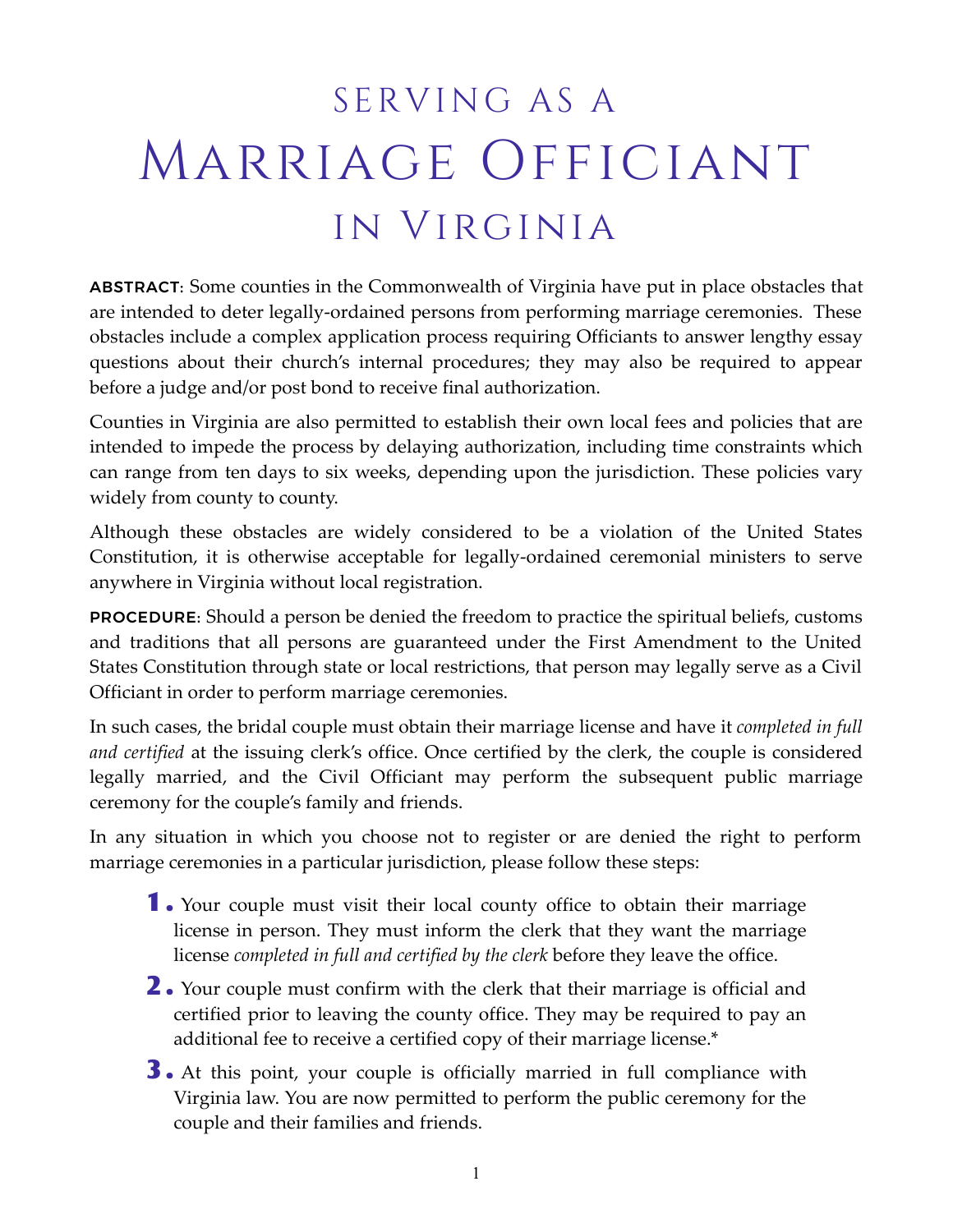## Additional Information

The public ceremony may follow any format, based on your couple's preferences. Upon completing the public ceremony, you may pronounce the couple as married.

There is no legal document – a license or certificate – that must be signed after the public ceremony and returned to the county. However, the Officiant may provide the couple with a personalized marriage certificate as a keepsake following the ceremony. (Check your documents packet for more information.)

### Single-Ceremony Authorization

We highly recommend that you contact the local county office in which you intend to perform ceremonies in Virginia; each county has a page on their website dedicated specifically to marriage license information and Civil Celebrant registration.

Most jurisdictions in Virginia allow ministers to register for a one-day authorization to perform a single ceremony; upon successfully registering, the ceremony can only be performed within that county.

In many cases – again, depending upon the location – your appearance in court may be as simple as standing before the judge, raising your right hand, and affirming an oath read by the judge. (Most courts have very crowded schedules and perform this process in a matter of minutes in order to move on to more important criminal cases.)

The application process and fee varies by location. The county may also require you to post a \$500 bond; often, this is simply a personal check from you that will be held (not deposited) until the registration process is completed, after which it is returned to you. However, some counties may require you to obtain a surety bond or submit a cashier's check or money order.

If you choose to go through the registration process in your county, you are solely responsible for all state and local fees, including charges for surety bonds, that may be imposed.

\_\_\_\_\_\_\_\_\_\_\_\_\_\_\_\_\_

<sup>\* —</sup> Please note that your couple must obtain a certified copy of their marriage license at some point; it is required for name changes, insurance and tax purposes, as well as for other legal and financial purposes.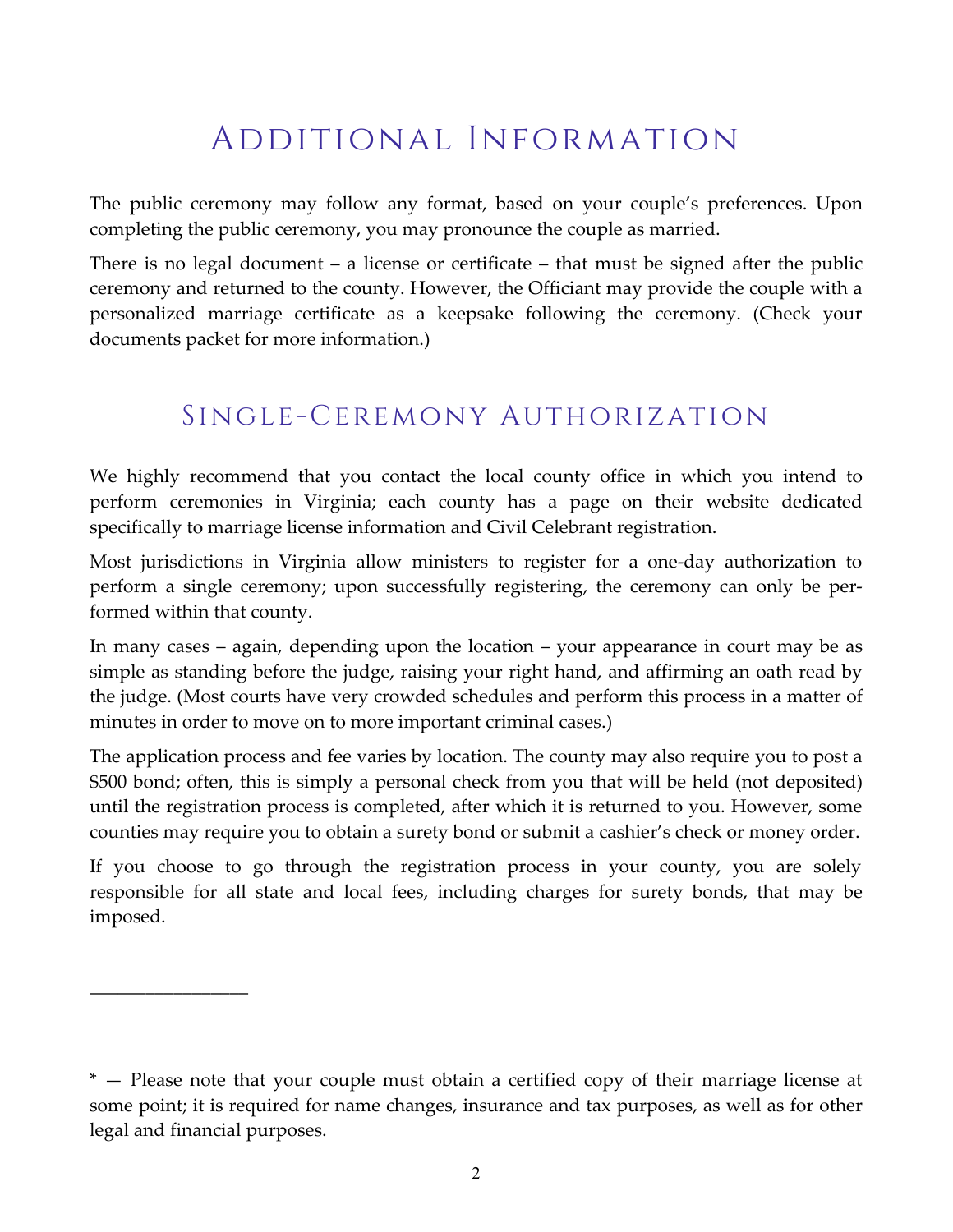# Virginia Marriage Officiant Guide

**Officiants**: Legally-ordained ministers residing in Virginia or outside the Commonwealth may perform marriage ceremonies under the terms of Code of Virginia § 20-31. (See reverse for text of the law.)

Officiants must receive local court approval, and must complete the marriage license and certificate of marriage and return it to the clerk's office from which it was issued within five days from the date of the marriage ceremony.

*PLEASE NOTE: If the court requires you to complete a questionnaire detailing your qualifications, you are permitted by law to claim exemption under the terms of Code of Virginia § 20-31.* 

*If you are told that you are required to complete the form, please contact us immediately for assistance at [ministry@firstnationchurch.org](mailto:ministry@firstnationchurch.org) (Please include a copy of the form provided by the court.)* 

#### *MARRIAGE LICENSE INFORMATION*

*Much of the information below is state law; however, this information can vary depending upon the location in Virginia, and is subject to change. We recommend contacting your Circuit Court clerk's office before applying for your marriage license.* 

**Marriage License ID Requirement**: Valid picture ID and a certified copy of a birth certificate must be presented. A license for marriage in Virginia is issued by the clerk, or the deputy clerk, of the circuit of the county or independent city of which either party to the marriage is a resident; or, if neither party to the marriage is a resident of Virginia, the license may be obtained in any county or city.

In either case, the ceremony may be performed anywhere in Virginia. Applicants must, under oath, furnish information, required to complete the marriage record. These items are material matters, and the applicant may be subject to prosecution for perjury for violation of the portion of the statues which requires this information.

**If Previously Married**: If divorced there is no statutory waiting period before remarriage after the divorce is granted, unless remarriage is specifically prohibited by a court. In some cases, clerks may require documentary proof of age or termination of a previous marriage.

**Residency Requirement**: You do not have to be a resident of Virginia; however, no license shall be issued to nonresident (out of state) couples that are under the age of sixteen.

**Application Requirement**: Both parties to the marriage must appear in person at the time of applying. *Please note that many county offices are closed on Saturdays and Sundays!*

**Fees**: \$30. The additional fee for a Justice of the Peace fee to solemnize the marriage is by donation only. He or she may charge up to \$30 for each couple getting married. Employing a Justice of the Peace is optional. (See *Officiants* below.)

**Waiting Period**: No waiting period is required after issuance of the marriage license.

**Blood Tests**: No blood test requirement.

**Minimum Age**: The minimum age for marriage in the Commonwealth of Virginia is sixteen years for both parties to the marriage, whether male or female; however, if either party is under eighteen, consent to the marriage must be given by the father, mother, or legal guardian. This may be done personally by the parent or legal guardian before the person issuing the license, or by written consent properly sworn to before a notary public.

Special provisions are made in Virginia law to allow marriage for under-age parties when the female is pregnant and for situations in which underage applicants have no parent or legal guardian.

**Marriage Ceremony**: A minister of any denomination may perform the marriage ceremony. The minister must produce proof of authorization with the religious society and

The officiant signs and completes the Marriage Register, and must return both forms to the clerk within five days. The forms are then forwarded to the State Division of Vital Records. Subsequently, the couple receives a marriage certificate.

**Same-Gender Marriage:** Permitted.